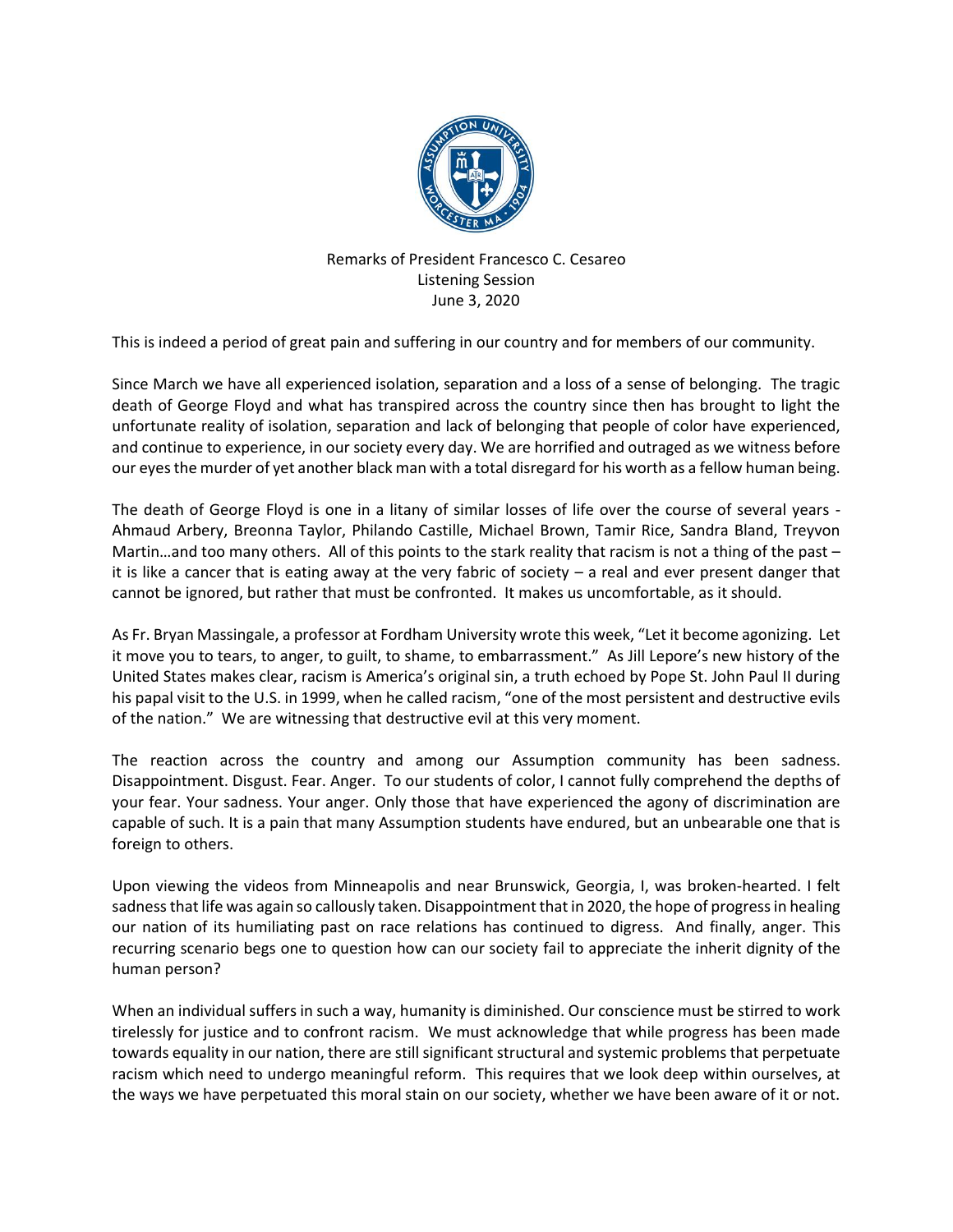If we do not seek to confront this reality honestly and remain silent bystanders to the evil around us, we ourselves are perpetuating and accepting this evil.

The disregard for black lives is an affront to their inherent dignity as individuals created in the image and likeness of God. Every black life is precious endowed with gifts and talents that contribute to the world in positive ways and for this reason that life matters and is to be cherished, respected and offered the same rights everyone deserves. To be deprived of that dignity and that life is counter to Catholicism's belief that all life is to be respected and defended. In this way, the sin of racism is a life issue.

As a Catholic institution, we have an obligation to make clear the position of Catholicism that any ideology that advocates racism is a grave sin against the dignity of the human person and the teaching of Jesus that calls us to love our sisters and brothers as ourselves.

We have seen much anger expressed in the last week as a manifestation of the frustration that the black community feels as a result of a never-ending experience of humiliation, indignity and inequality simply because of skin color. We need to understand this anger and pain. We need to hear the legitimate concerns being raised in protest. But anger can lead to violence which becomes a destructive energy that can be counter-productive and distract us from facing head-on the problem of racism.

There is an important difference between peaceful, non-violent protest and those who have used this moment as an opportunity for the type of lawless violence that has resulted in fires, lootings, and shootings. These acts have not advanced a dialogue seeking understanding. Instead, they have incited more pain and suffering. Martin Luther King, Jr. once said, "Hate begets hate; violence begets violence; toughness begets a greater toughness. We must meet the forces of hate with the power of love." Just as we must condemn racism, we must also condemn violence in all its forms. This too is our moral imperative. We must find peaceful ways to address the concerns of people of color that have been ignored for too long so as to resolve them as quickly as possible. We must take our anger and channel it toward good – towards healing.

Amid this contentious time, as an educational institution rooted firmly in the Catholic liberal arts tradition, it is our responsibility to provide hope – hope for a better tomorrow. Know that these are not hollow words shared only to comfort or appease. They are words that must guide our work throughout the campus community to form individuals of high character and understanding so that when they venture out into the world they, too, can change hearts and minds. The liberal arts education that we offer is the framework for addressing the problems of racism because this education rests on the fundamental questions that every person and every society must answer – what is the good? What is evil? What comprises the common good? What does it mean to be a civilized people? How does moral judgement and prudence inform my actions? What is right and what is inherently wrong, evil?

Through this type of education we can make a difference. We are forming our students to be the leaders of tomorrow who will be the catalyst for change. We can use this education to challenge those who perpetuate hate. We can use this education to work to reform the structures that continue to repress our brothers and sisters. We can use this education to build bridges of mutual respect and trust in our society.

In the absence of a national leader to comfort those pained by the events of the recent weeks and the nation's shameful history on race, let *us* do better. Let reform start here with *you*. That is my call to you.